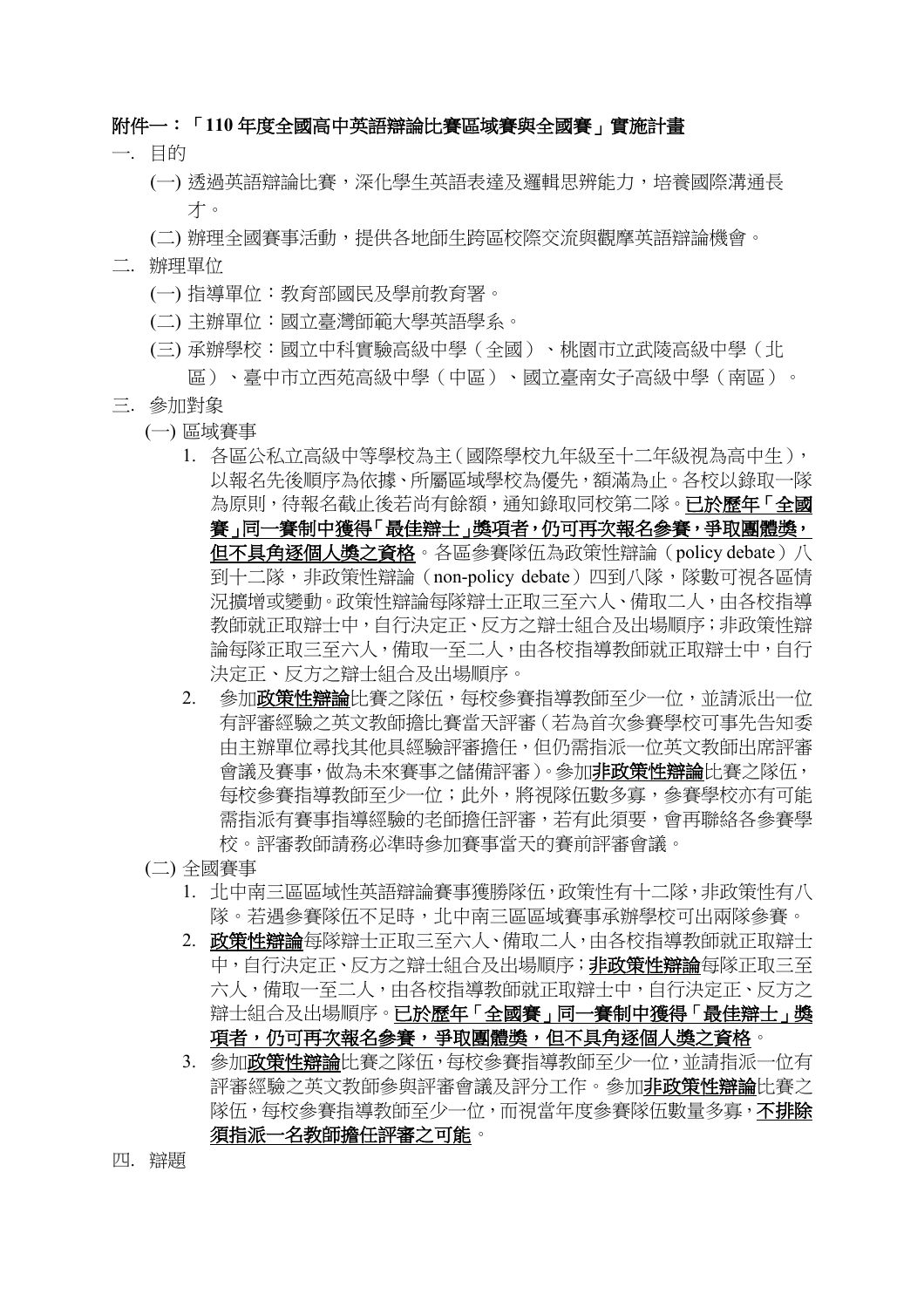## 政策性辯論

The Taiwanese government should legalize gender designation of transgender people on ID documents.

## 非政策性辯論

The use of standardized English proficiency tests as a college graduation requirement in Taiwan should be discontinued.

- 五. 報名時間及方式
	- (一) 北區賽事資訊:110年4月17日(六)假武陵高中(330桃園市桃園區中山路889號) 舉行,報名期限即日起至110年3月16日(二)下午五點止,請於線上填妥報名資 料(網址連結: https://shorturl.at/cxAGH),任何報名訊息異動,自行請在110 年4月6日(二)報名系統關閉前完成。
	- (二) 中區賽事資訊:110年4月24日(六)假西苑高中(407臺中市西屯區西苑路268號) 舉行,報名期限即日起至110年3月23日(二)下午五點止,請於線上填妥報名資 料(網址連結: https://shorturl.at/jrFV3),任何報名訊息異動,自行請在110年 4月13日(二)報名系統關閉前完成。
	- (三) 南區賽事資訊:110年4月25日(日)假臺南女中(700臺南市中西區大埔街97號) 舉行,報名期限即日起至110年3月23日(二)下午五點止,請於線上填妥報名資 料(網址連結: https://shorturl.at/ehC45),任何報名訊息異動,自行請在110年 4月13日(二)報名系統關閉前完成。
	- (四) 全國賽事資訊:待區域賽後另行通知各區獲選代表隊伍。
- 六. 比賽時間及地點
	- (一) 北區 110年4月17日(六)—武陵高中(330桃園市桃園區中山路889號)。
	- (二) 中區 110年4月24日(六)—西苑高中(407臺中市西屯區西苑路268號)。
	- (三) 南區 110年4月25日(日)—臺南女中(700臺南市中西區大埔街97號)。
	- (四) 全國 110年6月5日(六)-中科實中(428臺中市大雅區平和路227號)。
- 七. 賽事承辦學校聯絡人
	- 與報名以外其他賽事相關問題,請洽:
	- (一) 北區:武陵高中學務處國際教育組廖彩雲組長
		- (聯絡資料: wlshb17@email.wlsh.tyc.edu.tw, 03-3698170#360)
	- (二) 中區:西苑高中學務處社團活動組吳國華組長 (聯絡資料: fatstonex@sysh.tc.edu.tw, 04-27016473#829)
	- (三) 南區:臺南女中教務處英文科林于婷老師 (聯絡資料:bonnielinyuting@gmail.com,06-2131928#122)
	- (四) 全國:中科實中教務處英文科施勇廷教師

(聯絡資料:syt060323@nehs.tc.edu.tw,04-25686850#1390)

八. 主辦單位免責聲明

參賽者如需更動調整報名資料,請自行在報名系統關閉前完成。除非有無法掌控 之特殊狀況,系統關閉後即不得更動報名表資料。主辦單位亦視系統關閉前之報 名資料為填表者(含指導老師、參賽學生及派出之評審)已確認後之最後報名資 訊。任何賽事證明及獎狀上之姓名誤植,如出自報名表而非主辦單位疏失,將由 指導老師及參賽學生自行負責,主辦單位將不予更正及補發。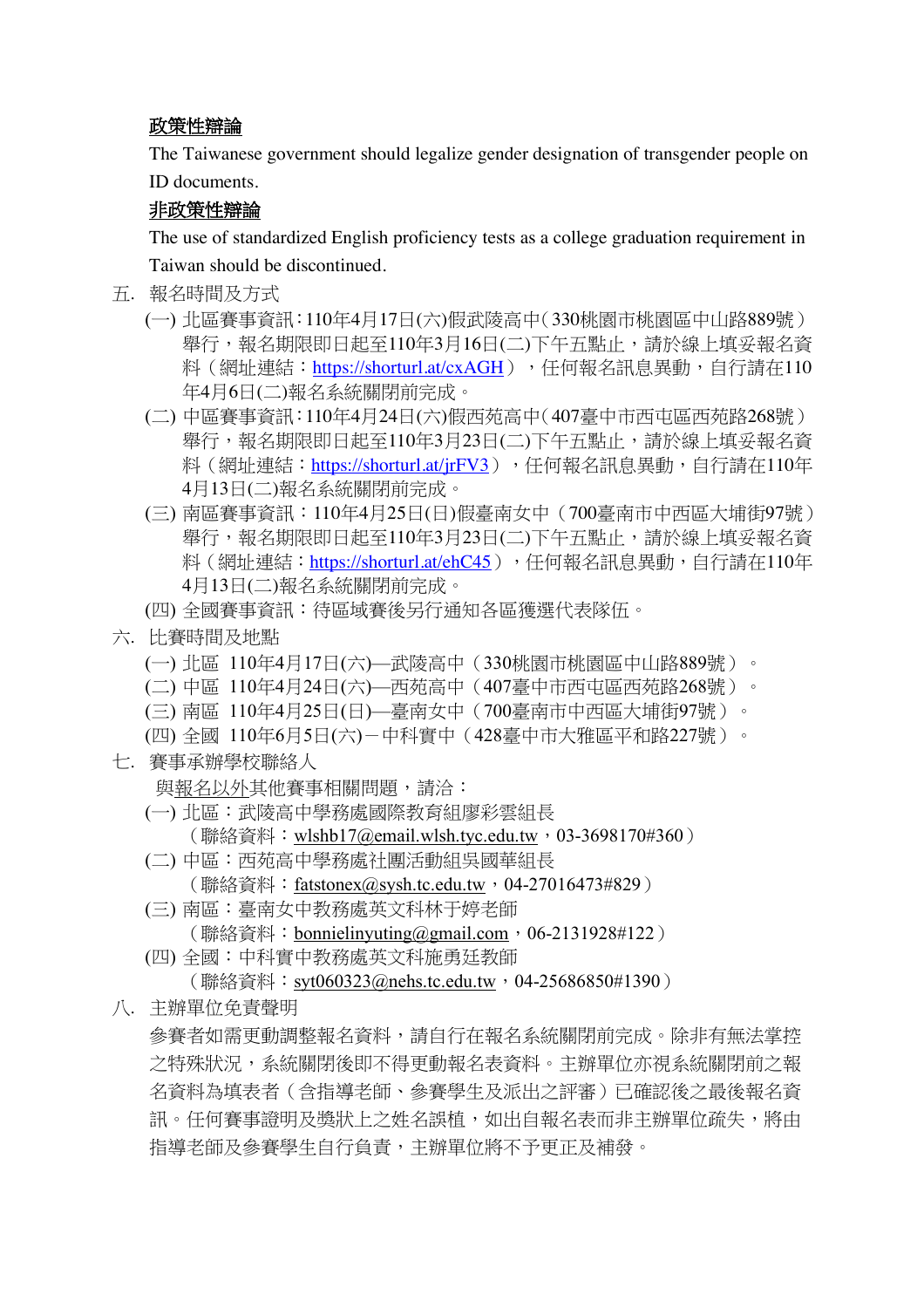## **2021 High School English Debate Tournament Implementing Plan**

- I. Purposes
	- A. To encourage research and active learning, thereby sharpening students' English speaking and logical thinking skills.
	- B. To promote interscholastic debating events throughout Taiwan.
- II. Organizers & Hosting Schools
	- A. Supervised & sponsored by: K-12 Education Administration, Ministry of Education
	- B. Organized by: English Department of National Taiwan Normal University
	- C. Hosted by:
		- 1. Taoyuan Wu-Ling Senior High School (Northern region)
		- 2. Taichung Shi Yuan Senior High School (Central region)
		- 3. National Tainan Girl's Senior High School (Southern region)
		- 4. National Experimental High School at Central Taiwan Science Park (National tournament)
- III. Participants
	- A. Regional competitions:
		- 1. There will be three regional tournaments held respectively in the Northern, Central, and Southern regions of Taiwan. The tournaments are mainly for high school students (for international schools that means grade 9 to 12). Each school can send one team to participate. Registration is on a first-come, first-serve basis. Priority will be given to high schools within their regions. (Each school should enter only one team. The second team from a school will be accepted only when there are spots unfilled after the registration deadline.) **Please note that debaters who have won The Best Debater Awards in the same debate category in past National Tournaments, though can enter the contest to compete for the team award, are not eligible to run for individual awards**. For **policy debate**, there will be 8 to 12 teams for each regional tournament, with 3-6 debaters (and 2 backup debaters) on each team. For **non-policy debate**, there will be 4 to 8 teams for each regional tournament, with 3-6 debaters (and 2 backup debaters) on each team. Among the registered debaters, the coach can decide who will debate as the affirmative and the negative as well as their speaking orders.
		- 2. For **policy debate**, each school should have at least one coach, and send one English teacher to be the adjudicator. For **non-policy debate**, each school should have at least one coach, and an English teacher to be the adjudicator if notified. All adjudicators are required to attend a judges' meeting prior to the tournament (pretournament judges' meeting for the Central, Southern and Northern Tournaments are yet to be announced).
	- B. National competition:
		- 1. Winning teams of English debate tournaments in the Northern, Central, and Southern regions of Taiwan will compete in the national competition. If the team cap is not met, the host schools of regional tournaments may send one more team to participate in the nationals.
		- 2. For **policy debate**, there will be 12 teams, with 3-6 debaters (and 2 backup debaters) on each team. For **non-policy debate**, there will be 8 teams, with 3-6 debaters (and 2 backup debaters) on each team. The name list should be confirmed before a set date. Coaches should decide on the combination of the debaters and their speaking order for each of the 3 debate rounds, and should inform the organizer about their decisions a week before the tournament at the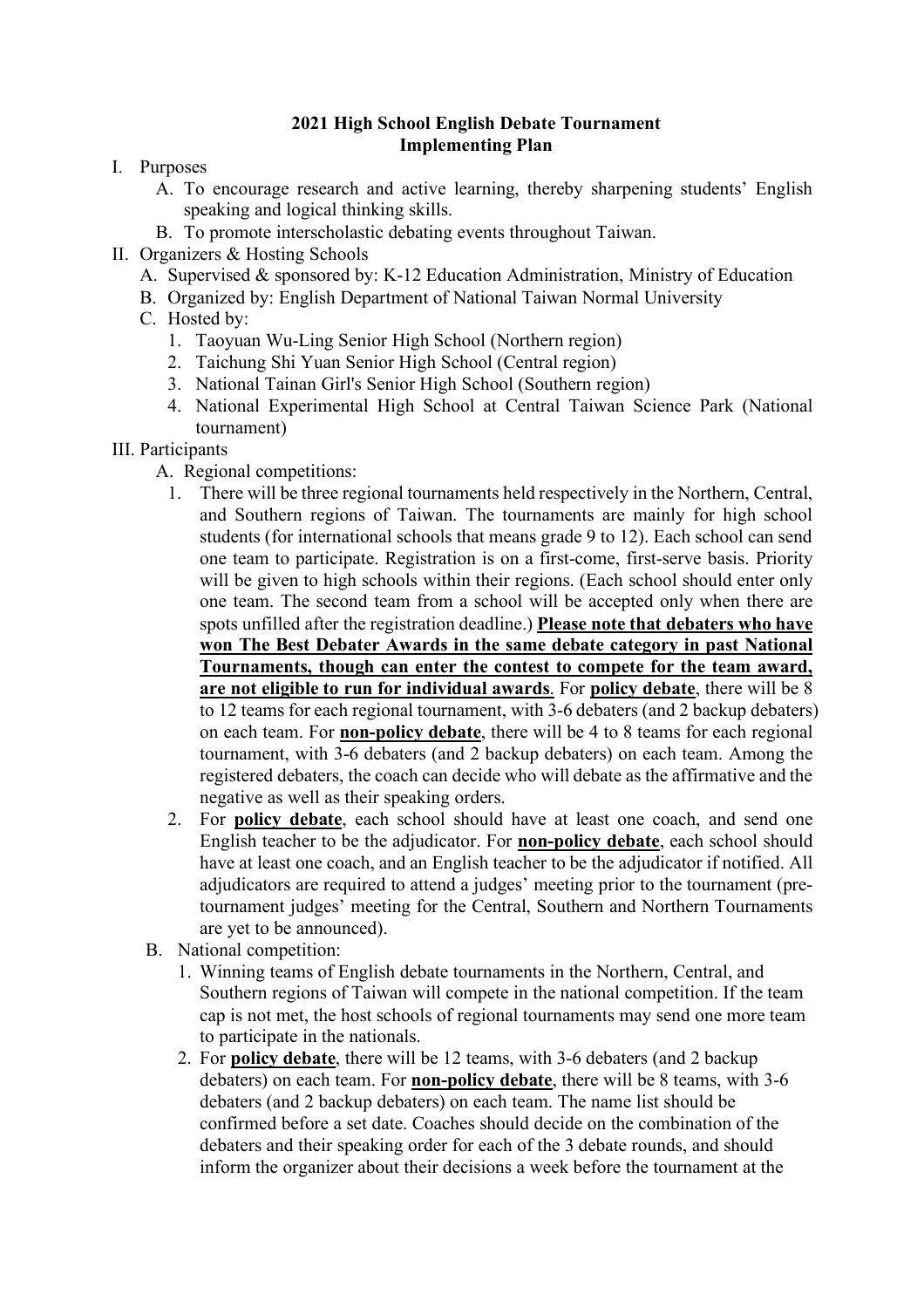latest. No change is allowed afterwards (Please note that the change of the combination and the order simply means their debating sequence, and you may not replace any of the debaters already entered in the competition after your confirmation). **Debaters who have won The Best Debater Awards in the same debate category in past National Tournaments, though can enter the contest to compete for the team award, are not eligible to run for individual awards.**

- 3. For **policy debate**, each school should have at least one coach, and send one English teacher who has experience of judging English policy debate to be the adjudicator for the tournament. On the day of the tournament, a judges' meeting will be held and all adjudicators are required to attend. For **non-policy debate**, each school should have at least one coach, and **depending on the number of teams competing, an English teacher may have to be dispatched by the school to be the adjudicator**.
- IV. Debate Propositions

## **Policy debate**

RESOLVED: That the Taiwanese government should legalize gender designation of transgender people on ID documents.

#### **Non-policy debate**

RESOLVED: That the use of standardized English proficiency tests as a college graduation requirement in Taiwan should be discontinued.

- V. Registration
	- A. Northern region: Registration has to be completed on the website (https://shorturl.at/cxAGH) by 17:00, March 16. Any revision to the registration has to be completed on the above website before the registration system is closed on April 6.
	- B. Central region: Registration has to be completed on the website (https://shorturl.at/jrFV3) by 17:00, March 23. Any revision to the registration has to be completed on the above website before the registration system is closed on April 13.
	- C. Southern region: Registration has to be completed on the website (https://shorturl.at/ehC45) by 17:00, March 17. Any revision to the registration has to be completed on the above website before the registration system is closed on April 7.
	- D. National tournament: To be announced after the regional competitions.

## VI. Dates and Venues:

- A. Northern region: April 17, Taoyuan Municipal Wu-Ling Senior High School
- B. Central region: April 24, Taichung Municipal Shi Yuan Senior High School
- C. Southern region: April 25, National Tainan Girl's Senior High School
- D. National: June 5, National Experimental High School at Central Taiwan Science Park

## VII. Contact

For any further question (excluding registration-related matters), please contact

- A. Northern Region: Ms. Katherine Liao of Wuling Senior High School at 03- 3698170#360, wlshb17@email.wlsh.tyc.edu.tw.
- B. Central Region: Mr. Wu of Shi Yuan Senior High School at 04-27060314#829, fatstonex@sysh.tc.edu.tw.
- C. Southern Region: Ms. Lin of Tainan Girls' Senior High School at 06-2131928#122, teach@tngs.tn.edu.tw.
- D. National tournament: Mr. Shih of National Experimental High at Central Taiwan Science Park at 04-25686850#1390, syt060323@nehs.tc.edu.tw.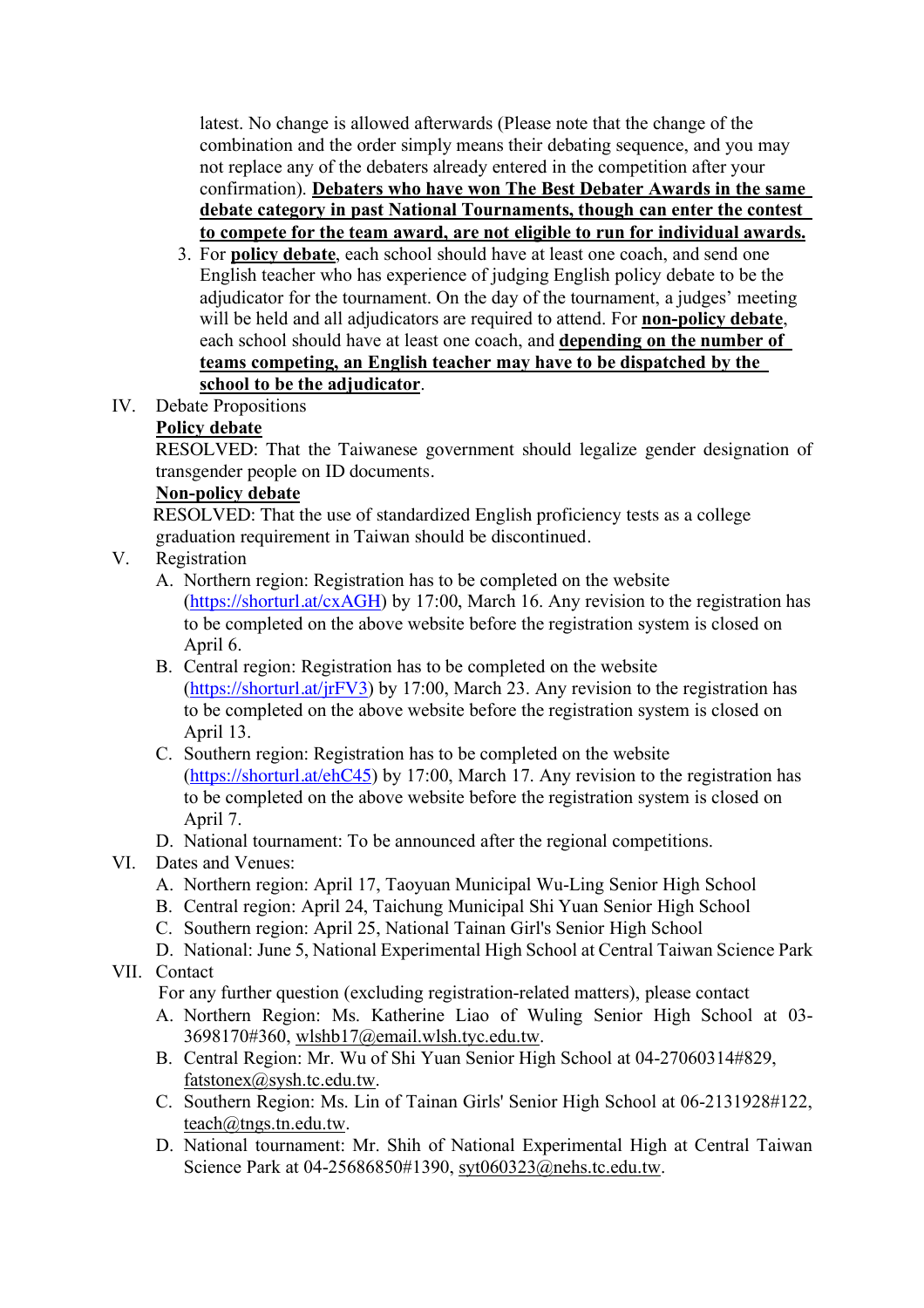#### VIII.Disclaimer & Participant Agreement

Any revision to the registration has to be completed before the on-line registration system is closed. Unless there is an uncontrollable factor, no changes can be made to the registration once the on-line registration system is closed. All the participation proofs and award certificates issued in wake of the competition will be based on the registration the time the on-line system is closed. For any errors concerning the participant's names on the proofs or certificates, if proven not a mistake made by the English Department of National Taiwan Normal University, no proofs or certificates will be reissued.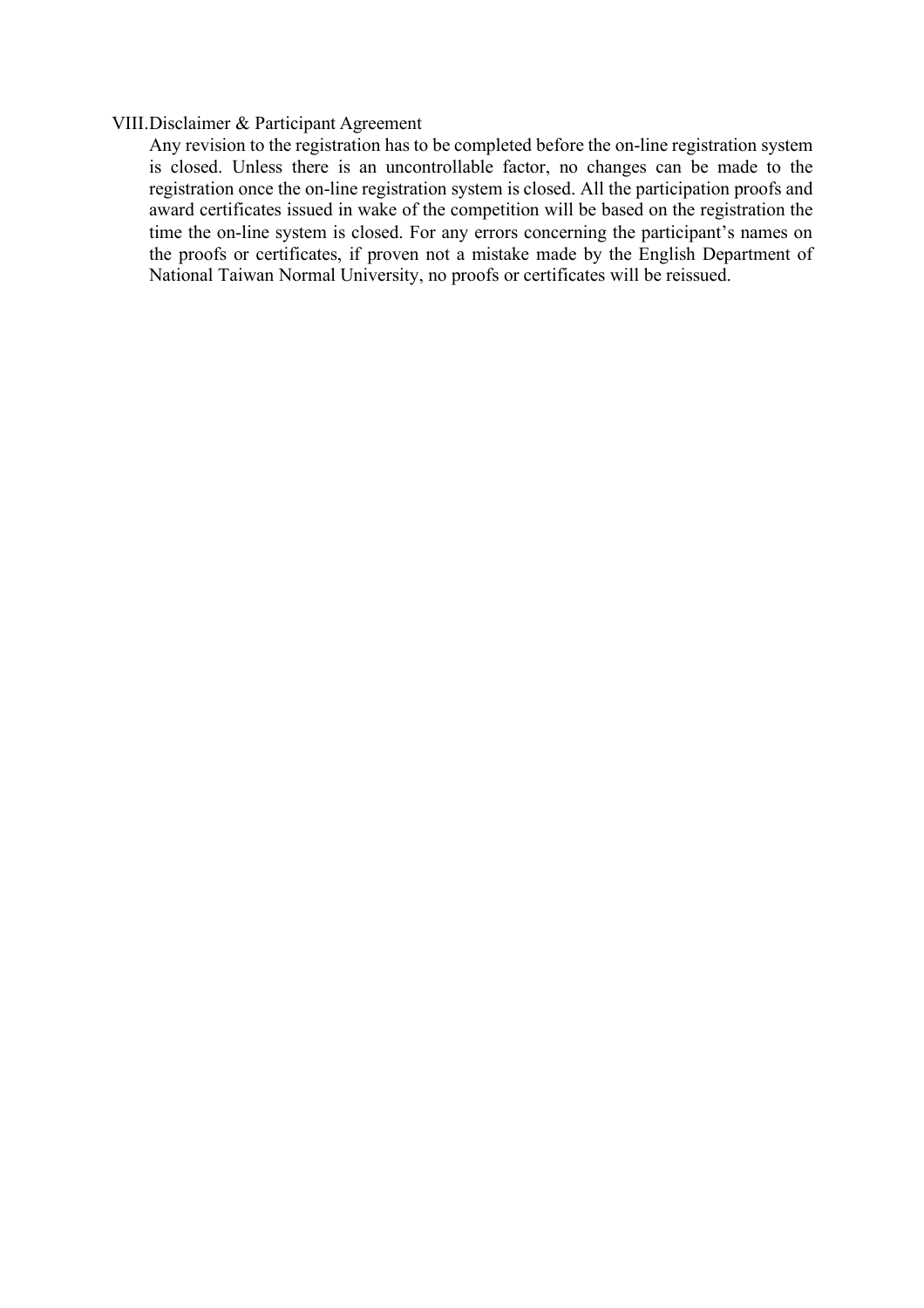#### 附件二:「**110** 年度全國高中英語辯論比賽區域賽與全國賽」比賽規則

一. 辯題:

#### 政策性辯論

The Taiwanese government should legalize gender designation of transgender people on ID documents.

#### 非政策性辯論

The use of standardized English proficiency tests as a college graduation requirement in Taiwan should be discontinued.

- 二. 比賽規則說明
	- (一) 比賽時間:上午8:30開始報到、9:00賽前說明、9:30開始比賽,遲到之隊伍視為棄權 (各賽事當日詳細活動時間及流程最晚於比賽前一週公佈於各承辦學校網站)。
	- (二) 辯論型式

#### 政策性英語辯論(原有辯論型式)

本辯論比賽採以下方式:每場比賽由正方一隊,反方一隊參加,每隊三人。賽制採交 叉質詢制,即正反方各兩次的申論中間皆穿插交叉質詢,最後由正反方各自進行結辯。 六位辯士上臺順序與辯論時間如下:

- 1. 正方一辯申論五分鐘
- 2. 正方一辯接受反方二辯交叉質詢三分鐘
- 3. 準備時間一分鐘
- 4. 反方一辯申論五分鐘
- 5. 反方一辯接受正方一辯交叉質詢三分鐘
- 6. 準備時間一分鐘
- 7. 正方二辯申論五分鐘
- 8. 正方二辯接受反方一辯交叉質詢三分鐘
- 9. 準備時間一分鐘
- 10. 反方二辯申論五分鐘
- 11. 反方二辯接受正方二辯交叉質詢三分鐘
- 12. 準備時間五分鐘
- 13. 反方三辯結辯五分鐘
- 14. 正方三辯結辯五分鐘

若參賽隊伍未依照以上辯論順序進行,該部分將不予以計分。

若前方辯士時間未到即結束時,直接接續下一順序辯士進行。

非政策性英語辯論(2018 年新增之辯論型式)

本賽制為英國議會制及政策性辯論之合體(但大幅簡化其難度),每場比賽由正方二 隊,反方二隊參加,每隊三人。正反方每隊輪流做「論點陳述」("Case Presentation"), 由正方第一隊課用始,之後依序為反方第一隊、正方第二隊、反方第二隊,每隊各有一 次「論點陳述」的機會,每次陳述後會有「問與答」("Q&A"),由對方兩隊分別提 問(每隊皆有機會先行提問),剛做完論點陳述的一方回答問題,最後由正反方各隊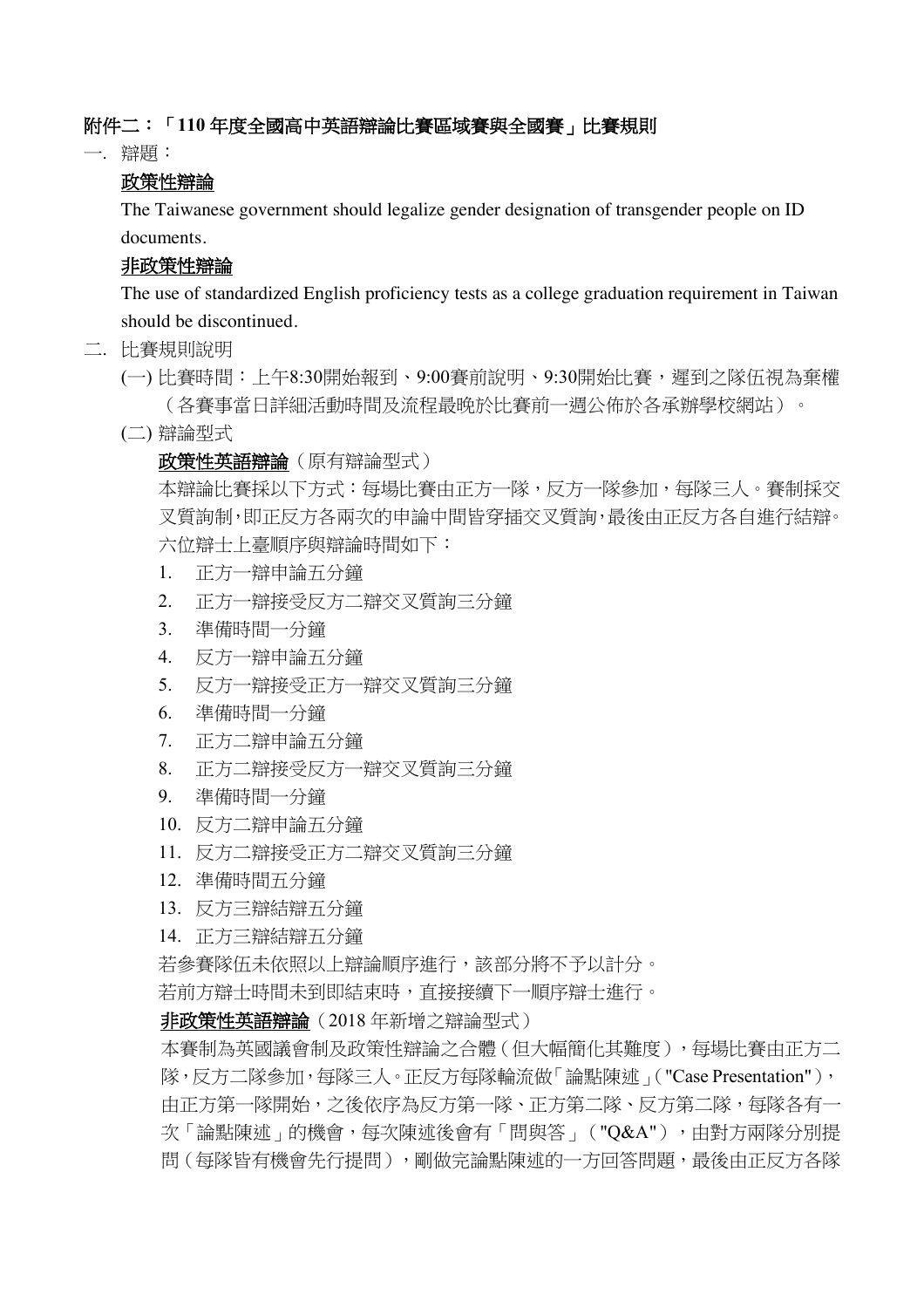輪流進行「摘要與最後陳述」("Summary & Final Pitch"),由反方第二隊(即後做 「論點陳述」的隊伍)先開始「摘要與最後陳述」,之後依序為正方第二隊、反方第 一隊、正方第一隊。每隊可自行指派每位辯士之任務,「論點陳述」、「問與答」和 「摘要與最後陳述」等部分可各由一位或多位辯士負責完成,亦可視臨場狀況機動調 整,唯每位辯士皆須上場發言,且發言時間長短不可差別過大。任務進行順序與時間 長短如下:

- 1. 正方第一隊論點陳述三分鐘
- 2. 準備時間兩分鐘
- 3. 問與答六分鐘(反方第一隊發問三分鐘、反方第二隊發問三分鐘)
- 4. 準備時間兩分鐘
- 5. 反方第一隊論點陳述三分鐘
- 6. 準備時間兩分鐘
- 7. 問與答六分鐘(正方第二隊發問三分鐘、正方第一隊發問三分鐘)
- 8. 準備時間兩分鐘
- 9. 正方第二隊論點陳述三分鐘
- 10. 準備時間兩分鐘
- 11. 問與答六分鐘(反方第二隊發問三分鐘、反方第一隊發問三分鐘)
- 12. 準備時間兩分鐘
- 13. 反方第二隊論點陳述三分鐘
- 14. 準備時間兩分鐘
- 15. 問與答六分鐘(正方第一隊發問三分鐘、正方第二隊發問三分鐘)
- 16. 準備時間五分鐘
- 17. 反方第二隊摘要與最後陳述三分鐘
- 18. 正方第二隊摘要與最後陳述三分鐘
- 19. 反方第一隊摘要與最後陳述三分鐘
- 20. 正方第一隊摘要與最後陳述三分鐘
- 若參賽隊伍未依照以上辯論順序進行,該部分將不予以計分。
- 若前方辯士時間未到即結束時,直接接續下一順序辯士進行。
- (三) 場次及正反方:**政策性辯論**共有三輪,每隊皆須為正、反兩方辯護。承辦單位最晚於 賽前一週公布第一場、第二場比賽之場次與正反方,第三場次則於比賽當日公布。非 政策性辯論共有三輪,每隊皆須為正、反兩方辯護。承辦單位最晚於賽前一週公布第 一場及第二場比賽之場次與正反方,第三場次則於比賽當日公布。
- (四) 賽事裁判:政策性辯論與非政策性辯論每場各有三位裁判,將聘請有英語辯論專業背 景之大學教授、高中教師或社會人士擔任評審。
- (五) 評審方式:本賽事採積分制,政策性辯論部分,每場比賽各隊最多可獲三分,最少零 分。三場賽事得分累積為該隊在本賽事之總分,依照參賽隊伍數量,將取賽事總分最 高前三名為優勝隊伍,排名緊接其後之一至兩名者獲選評審團獎。若遇賽事總分相同 時,則以評審決議排序積分決定先後順序;若遇排序積分相同時,以三輪對打隊伍之 排序積分總和作為判定標準,對手排序積分總和較高者勝出。非政策性辯論部分,每 場比賽各隊最多可獲四分,最少一分。兩場賽事得分累積為該隊在本賽事之總分,依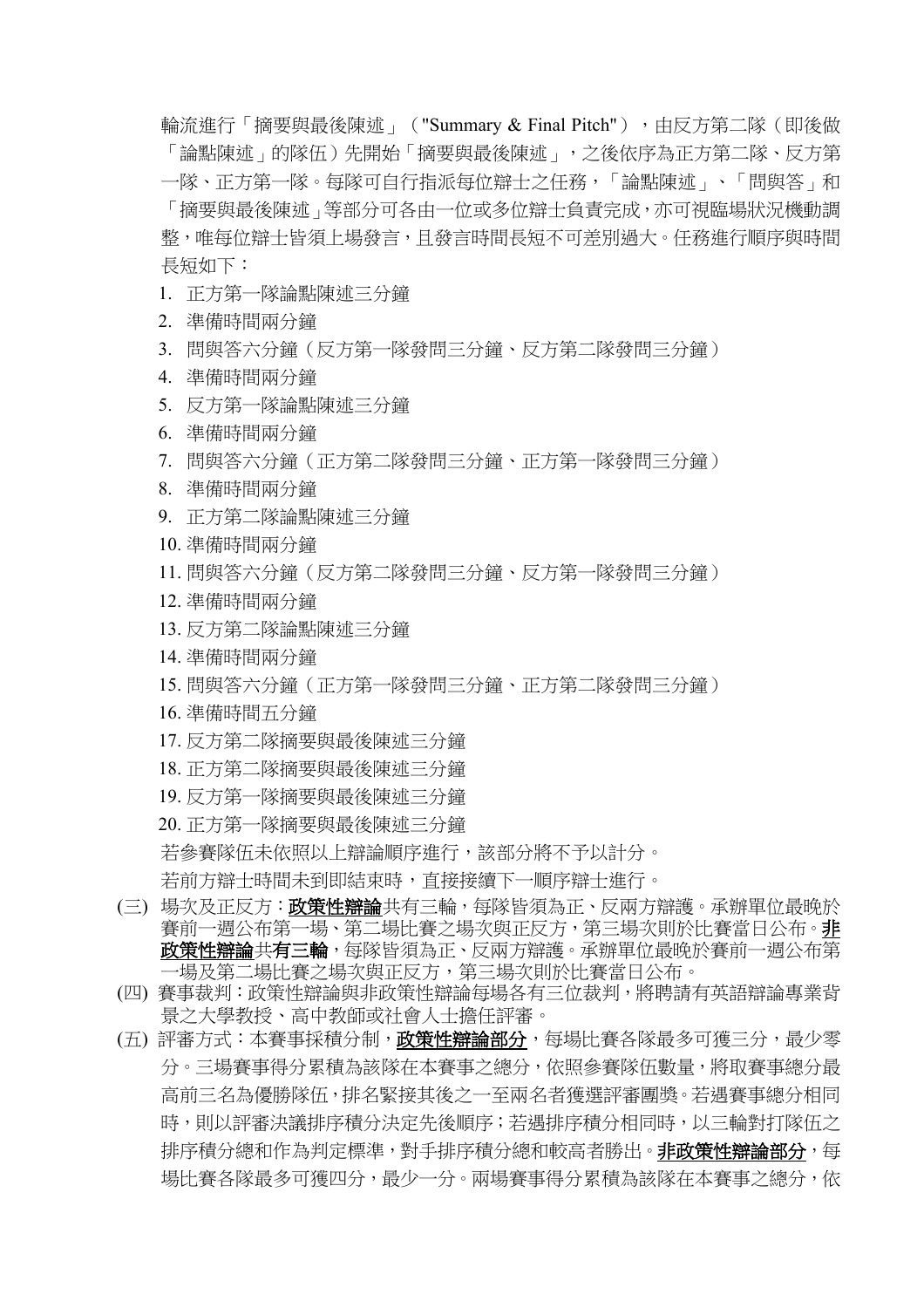照參賽隊伍數量,將取賽事總分最高前一至兩名為優勝隊伍,排名緊接其後之一至兩 名者獲選評審團獎。若遇賽事總分相同時,則以評審決議排序積分決定先後順序;若 遇排序積分相同時,以兩輪對打隊伍之排序積分總和作為判定標準,對手排序積分總 和較高者勝出。此外,評審將就各場賽事六位(政策性辯論)/十二位(非政策性辯 論)辯士之表現,分別給予個人分數。**政策性辯論部分**,表現最佳者6分、次佳者5分、 依序排列至得分1分。依照參賽隊伍數量,三輪賽事結束後,積分最高前二至三名者 為最佳辯士,排名緊接其後之二至三名者為優良辯士。**非政策性辯論部分**,表現最佳 者12分、次佳者11分、依序排列至得分1分(因辯士人數較多,可視情況給予不同辯 士相同分數,若單場有同分情形,則緊接在後之辯士分數需依同分人數往後順延,例 如若有兩名辯士拿下十分,則下一位辯士將拿八分)。依照參賽隊伍數量,三輪賽事 結束後,積分最高前一至二名者為最佳辯士,排名緊接其後之一至二名者為優良辯士。 若遇同分時,依序以「各場次競爭隊伍排序積分總和」(競爭隊伍積分總和較高者勝 出)、「該辯士是否同時參與正反方辯論」(同時參與正反方辯論者勝出)及「所屬隊 伍排序積分」(所屬隊伍積分較高者勝出)為判定標準。

(六) 計時方式:

#### 政策性辯論

辯論當中計時員將舉牌並響鈴,提醒辯士剩下的時間。申論時,計時員會分別於剩下 二分鐘、一分鐘及半分鐘時提醒。質詢時,分別於剩下一分鐘及半分鐘時提醒。申論 準備時間,於半分鐘時提醒,時間到時,辯士必須立即上臺並開始計時。結辯準備時 間,分別於剩下二分鐘、一分鐘及半分鐘時提醒,時間到時,辯士必須立即上臺並開 始計時。結辯時,則分別於剩下二分鐘、一分鐘及半分鐘時提醒。時間到時,計時員 將響鈴,之後每十秒鐘響鈴一次,一超過三十秒即響長鈴,辯士必須立即下臺;每超 過規定時間十秒鐘,扣總分一分;唯交叉質詢時間到時,辯士必須立即下臺。輪到任 何一隊做申論、質詢或結辯時,計時員將響鈴並口頭宣布上臺隊伍,口頭宣布後該隊 應立即上臺,若不按時間出場,每晚十秒鐘扣總分一分。

#### 非政策性辯論

辯論當中計時員將舉牌並響鈴,提醒辯士剩下的時間。論點陳述時,計時員會分別於 剩下一分鐘及半分鐘時提醒。問與答時,分別於剩下一分鐘及半分鐘時提醒。論點陳 述準備時間,於半分鐘時提醒,時間到時,辯士必須立即從座位上起立開始申論並開 始計時。摘要與最後陳述準備時間,分別於剩下一分鐘及半分鐘時提醒,時間到時, 辯士必須立即從座位上起立開始進行摘要與最後陳述並開始計時。摘要與最後陳述時, 則分別於剩下一分鐘及半分鐘時提醒。時間到時,計時員將響鈴,之後每十秒鐘響鈴 一次,一超過三十秒即響長鈴,辯士必須立即結束並坐下;每超過規定時間十秒鐘, 扣總分一分;唯問與答時間到時,辯士必須立即坐下。輪到任何一隊做論點陳述、問 與答或摘要與最後陳時,計時員將響鈴並口頭宣布上臺隊伍,口頭宣布後該隊辯士應 立即從座位上起立,若不按時間開始,每晚十秒鐘扣總分一分。

(七) 攜帶物品:學生請務必攜帶身份證或學生證以查驗身分。辯論時可攜帶字典及紙本資 料,但禁止使用任何電子儀器查閱論點或辯論資料,陳述論點時亦禁止使用視覺輔助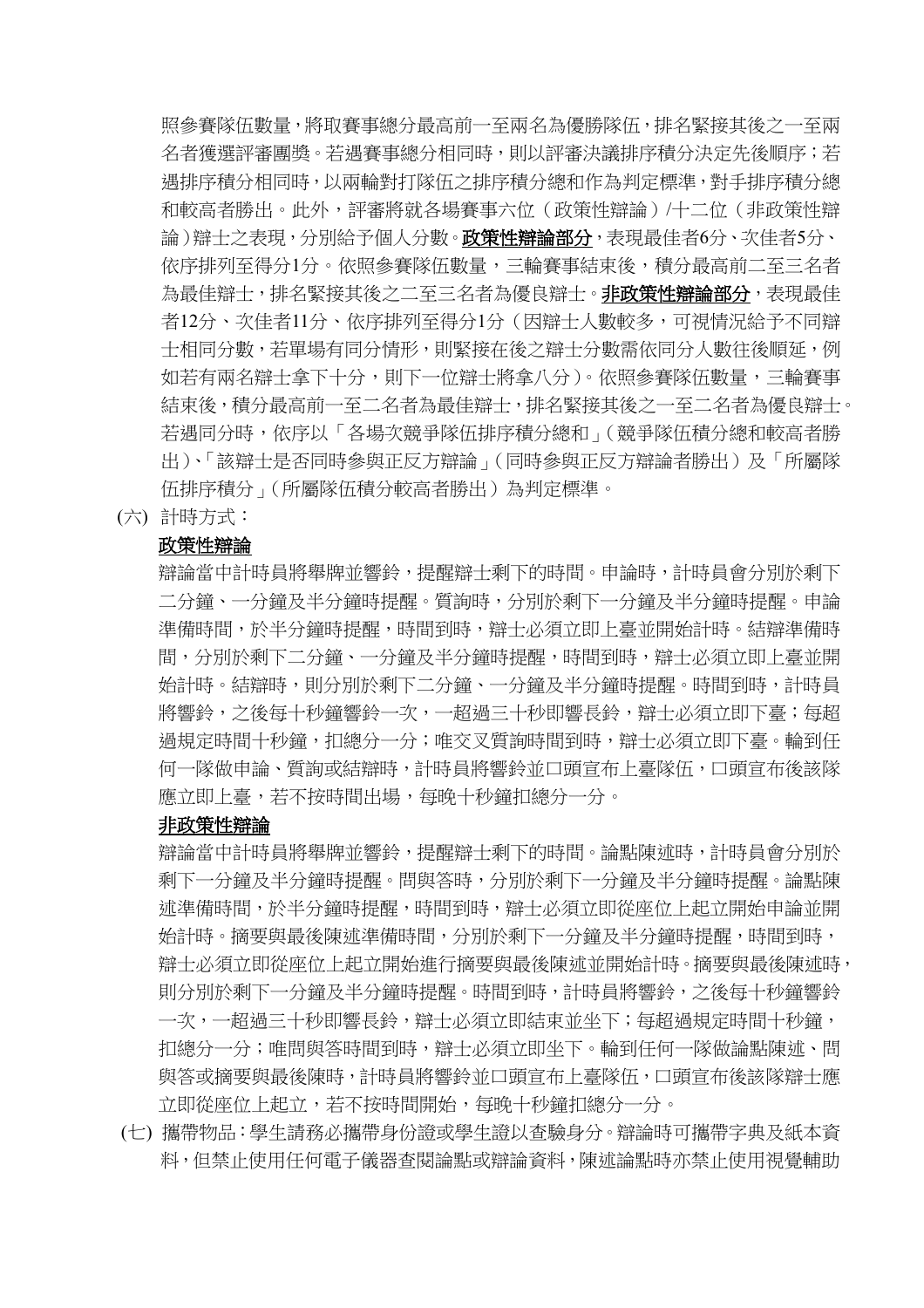道具。參加政策性與非政策性辯論各隊應就比賽中所可能引述之證據準備證據卡 (evidence cards),以備對方辯士審查佐證資料之用。對方辯士可於交叉質詢時提出 要求審查某一證據卡或所有申論中所用之證據卡,並當場交由隊友檢視,唯須在該交 叉質詢(政策性辯論)或問與答(非政策性辯論)時段後的申論(政策性辯論)或論 點陳述(非政策性辯論)結束時交還對方(建議各隊準備兩套證據卡以因應此規定); 此外,裁判於整場辯論後、勝負判決前可要求審查佐證資料。證據卡內容需包涵該則 證據之「主旨標題」、「詳細出處(如書籍刊物名稱、冊號、頁碼或網址)」、「發 表或取得時間」、「作者人名身分」及「原始引文」等項目。證據使用文字若為中文, 毋須翻譯為英文,若為中、英文以外之文字,則需翻譯為英文。一張證據卡僅列一則 證據,勿多則並列,以方便評審或對方辯士閱讀。

- (八) 棄權處理:政策性辯論賽隊伍若臨時只有兩人可出賽,將由其中一人負責結辯。只有 兩名辯士之隊伍,因無法滿足本賽事一隊至少三人之規定,故只具角逐個人獎項之資 格,而無法競爭團體獎項。政策性及非政策性辯論參賽隊伍若無充分理由,報名後棄 賽之隊伍,承辦單位將斟酌下一年是否錄取參賽。
- (九) 參賽規範:**政策性辯論**賽事進行中,講臺上的辯士禁止與臺下隊友及觀眾交談互動, 唯被質詢者要求相關資料以回答質詢者問題時,隊友可傳遞相關資料(但不可與被質 詢者有言語討論),以利質詢順利進行。**非政策性辯論**賽事進行中,若有需要,隊友 可彼此協助,唯協助方式應以不打亂賽事進行為前提。參賽隊伍或個人若有失辯士風 範之情事,一旦有具體事證,且經評審團會議通過,將取消其獲獎資格,由積分排名 緊接在後之隊伍或個人依序遞補。
- 三. 比賽場地注意事項
	- (一) 場地內沒有麥克風。
	- (二) 比賽選手可自行用手機計時,但不可用手機查閱資料,違反規定者,將取消比賽資 格。
	- (三) 教室內不得飲食,請勿攜帶食物入內。
	- (四) 比賽開始後將關閉後門,除承辦單位的工作人員外,禁止任何人出入。
	- (五) 為避免影響辯論同學,比賽開始後請勿走動或交談,並請確實關手機。
	- (六) 比賽進行中請勿鼓掌喧鬧。
	- (七) 觀眾席師生與家長嚴禁與場上辯士有任何交談、傳遞書面訊息或展示電子產品上所 呈現資訊之行為。
	- (八) 若欲錄影請於賽前架設完畢,欲照相者切勿使用閃光燈,以免打擾比賽之進行。
	- (九) 競賽場地待安排確認後,再行通知各參賽學校。
	- (十) 為避免任何可能先設印象,所有賽場隊伍皆以各隊事先選定之英文隊名(而非校 名)呈現。
- 四. 比賽當日注意事項

學生請穿著整齊服裝(勿穿著制服),於報到時請學生出示身份證或學生證。各場次活 動前也請出示證件以利身分核對。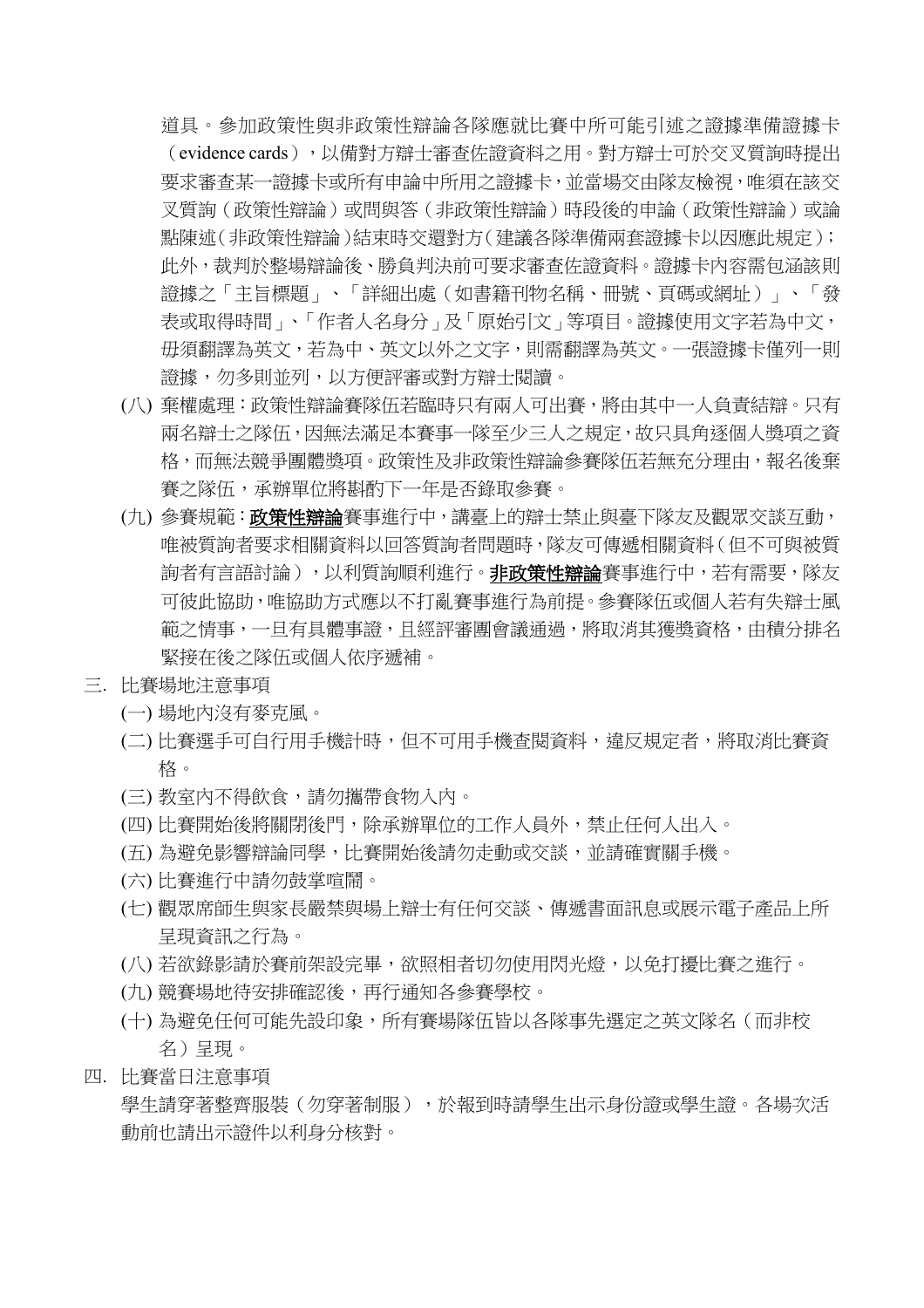## **2021 High School English Debate Tournament Rules & Regulations**

#### I. Debate Propositions

#### **Policy debate**

RESOLVED: That the Taiwanese government should legalize gender designation of transgender people on ID documents.

## **Non-policy debate**

RESOLVED: That the use of standardized English proficiency tests as a college graduation requirement in Taiwan should be discontinued.

## II. Debate Rules

- A. Time: Sign-in at 8:30 AM, briefing on rules at 9:00 AM, and first debate round starting at 9:30 AM. Late-coming teams are automatically disqualified.
- B. Format & procedure

## 1. **Policy debate**

Each match consists of an Affirmative team and a Negative team, with three debaters on each team.

- 1. First Affirmative constructive speech 5 minutes
- 2. Second Negative cross examines First Affirmative 3 minutes
- 3. Preparation Time 1 minute
- 4. First Negative constructive speech 5 minutes
- 5. First Affirmative cross examines First Negative 3 minutes
- 6. Preparation Time 1 minute
- 7. Second Affirmative constructive speech 5 minutes
- 8. First Negative cross examines Second Affirmative 3 minutes
- 9. Preparation Time 1 minute
- 10. Second Negative constructive speech 5 minutes
- 11. Second Affirmative cross examines Second Negative 3 minutes
- 12. Preparation Time 5 minutes
- 13. Third Negative Rebuttal 5 minutes
- 14. Third Affirmative Rebuttal 5 minutes

## 2. **Non-policy debate**

Each match consists of two Affirmative teams and two Negative teams, with three debaters on each team.

- 1. Affirmative Team 1 Case Presentation 3 minutes
- 2. Prep Time 2 minutes
- 3. Q&A 6 minutes Negative Team 1 Ask Affirmative Team 1 Questions 3 minutes Negative Team 2 Ask Affirmative Team 1 Questions 3 minutes
- 4. Prep Time 2 minutes
- 5. Negative Team 1 Case Presentation 3 minutes
- 6. Prep Time 2 minutes
- 7. Q&A 6 minutes Affirmative Team 2 Ask Negative Team 1 Questions 3 minutes Affirmative Team 1 Ask Negative Team 1 Questions 3 minutes
- 8. Prep Time 2 minutes
- 9. Affirmative Team 2 Case Presentation 3 minutes
- 10. Prep Time 2 minutes
- 11. Q&A 6 minutes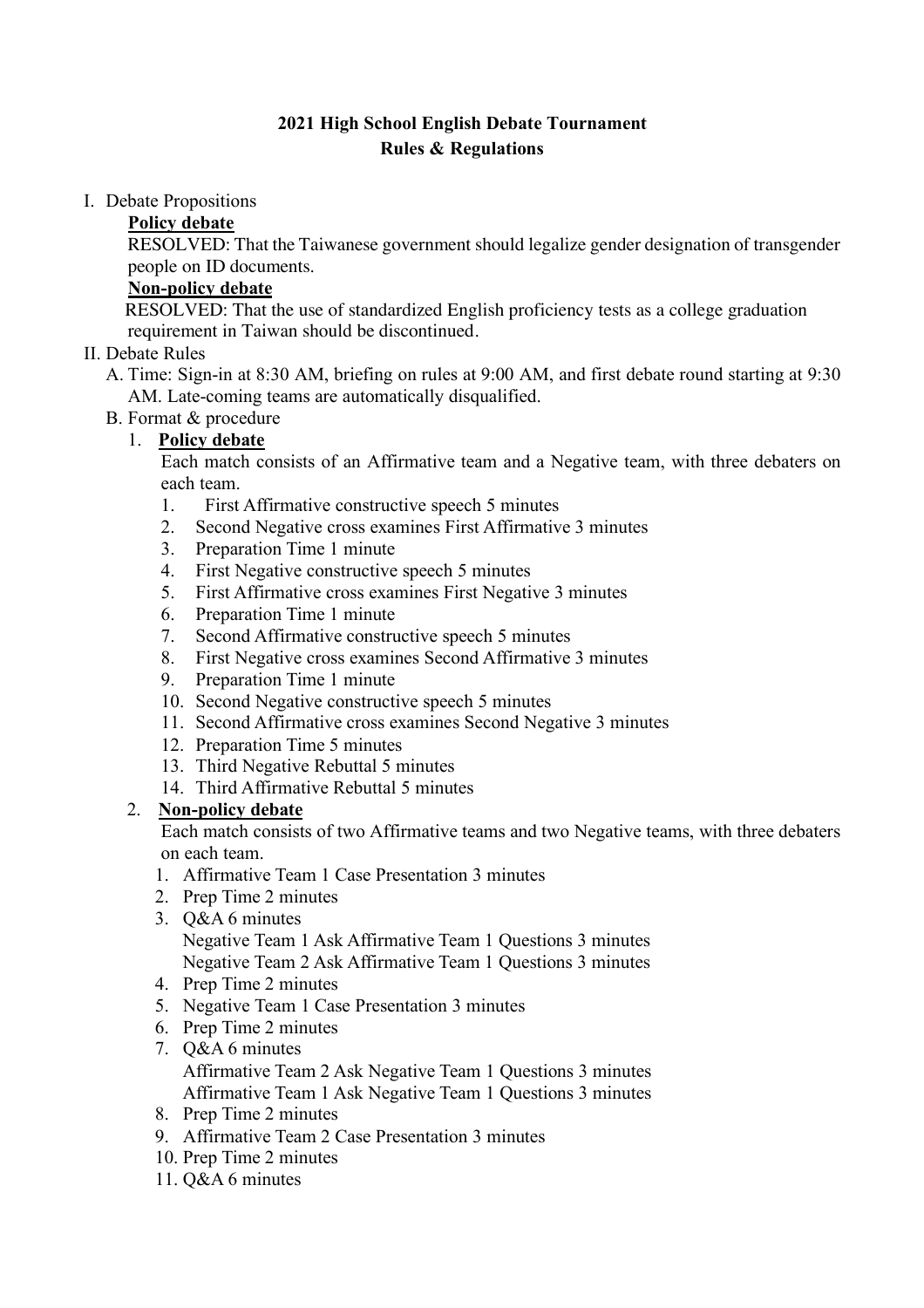Negative Team 2 Ask Affirmative Team 2 Questions 3 minutes Negative Team 1 Ask Affirmative Team 2 Questions 3 minutes

- 12. Prep Time 2 minutes
- 13. Negative Team 2 Case Presentation 3 minutes
- 14. Prep Time 2 minutes
- 15. Q&A 6 minutes

Affirmative Team 1 Ask Negative Team 2 Questions 3 minutes Affirmative Team 2 Ask Negative Team 2 Questions 3 minutes

- 16. Prep Time 5 minutes
- 17. Negative Team 2 Summary and Final Pitch 3 minutes
- 18. Affirmative Team 2 Summary and Final Pitch 3 minutes
- 19. Negative Team 1 Summary and Final Pitch 3 minutes
- 20. Affirmative Team 1 Summary and Final Pitch 3 minutes

\*If the debater finishes his/her speech or questions before time is up, the unused time is simply lost, and the debate will directly move on to the next segment.

- C. For **policy debate**, there will be three debate rounds, and teams will have to defend both sides of the resolution over the course of the tournament. The first- and second-round school matchups will be posted a week prior to the tournament the latest, and the third-round matchups will be announced on the day of the tournament at the venue. For **non-policy debate**, there will be **three** debate rounds, and teams have to defend both sides of the resolution over the course of the tournament. The first- and second-round school matchups will be posted a week prior to the tournament the latest, and the third-round matchups will be announced on the day of the tournament at the venue.
- D. For each debate match there will have a panel of 3 judges. Professors, senior high school teachers, and experts specializing in relevant fields will be invited to adjudicate.
- E. Scoring system:
	- 1. The competition will operate on a points-accrual system. For each round in policy debate, each team may accrue a score from 0 to 3. The top two to three teams, pending the number of participating schools, ranked by their total points across three rounds, will be the winning teams; the one to two teams ranked after that will be given "Judges' Choice Award." For each round in non-policy debate, each team may accrue a score of 1 to 4. The top one to two teams, pending the number of participating schools, ranked by their total points across two rounds, will be the winning teams; the one to two teams ranked after that will be given "Judges' Choice Award."
	- 2. If any two teams have the same points, their "ranking scores" will be examined to decide which team wins out. (The "ranking score" is the score given after all two or three rounds have been completed; judges in each panel will rank the teams they have judged and give each team a "ranking score.") If their "ranking scores" are still the same, the "ranking scores" of their respective opponent teams will determine which team is the winning team.
	- 3. For each round in **policy debate**, each debater will be given a ranking score from 1 to 6 based on his/her performance by the adjudicators. The top two to three debaters, pending the number of participating schools, ranked by their total points across three rounds, will receive the honor of "Best Debater"; one to three debaters ranked after that will win the honor of "Honorable Mention Debater." If any two debaters score the same points, the ranking will be determined based on the following criteria (in order of priority): 1) the "ranking scores" of their opponent teams; 2) whether the debater defends both sides; 3) their team's "ranking score." For each round in **non-policy debate**, each debater will be given a ranking score from 1 to 12 based on his/her performance by the adjudicators. The top one to two debaters, pending the number of participating schools, ranked by their total points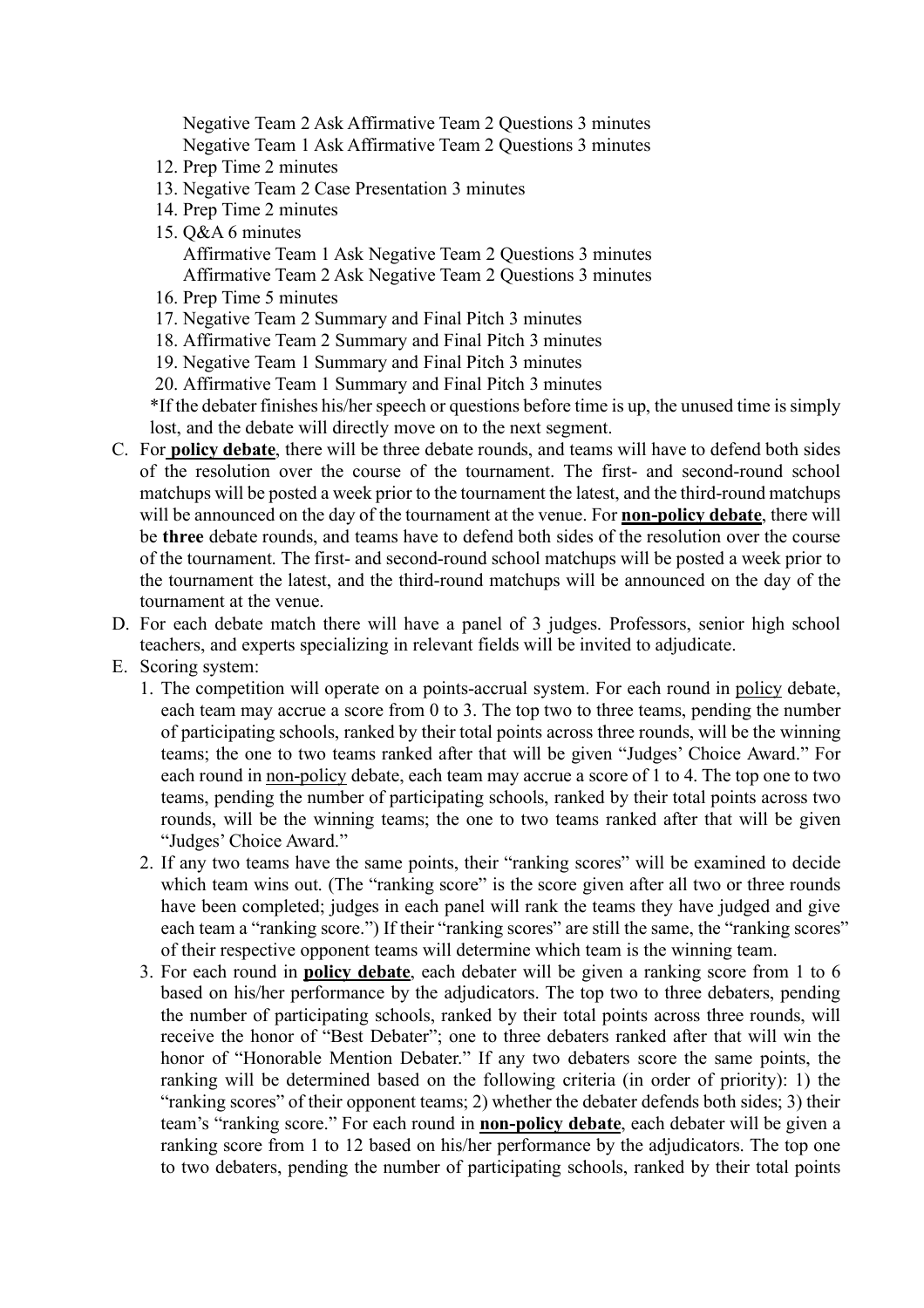across **three** rounds, will receive the honor of "Best Debater"; the one to two debaters ranked after that will win the honor of "Honorable Mention Debater". If any two debaters score the same points, the ranking will be determined based on the following criteria (in order of priority): 1) the "ranking scores" of their opponent teams; 2) whether the debater defends both sides; 3) their team's "ranking score."

- F. Timing:
	- 1. For constructive speeches (policy debate) or case presentation (non-policy debate), the timer will flash cards and ring a short bell ring to indicate a 30-second remaining time, a long bell ring when time is up, subsequent short rings for every 10 seconds overtime, and a prolonged bell ring after 30 seconds overtime. When hearing the prolonged bell ring, debaters have to get off the stage immediately. A point will be deducted for every 10 seconds overtime.
	- 2. For cross-examinations (policy debate) or Q&A (non-policy debate), the timer will flash cards and ring a short bell ring to indicate a 30-second remaining time, a long bell ring when time is up, and debaters have to get off the stage immediately.
	- 3. For rebuttal speeches (policy debate) or summary & final pitch (non-policy debate), the timer will ring a short bell ring to indicate a 30-second remaining time, a long bell ring when time is up, subsequent short rings for every 10 seconds overtime, and a prolonged bell ring after 30 seconds overtime. When hearing the prolonged bell ring, debaters have to get off the stage immediately. A point will be deducted for every 10 seconds overtime.
	- 4. For preparation periods for constructive speeches and cross-examinations (policy debate), and case presentations and Q&A's (non-policy debate), the timer will ring a long bell ring when time is up. For the preparation period for rebuttal speeches (policy debate) and summary & final pitch (non-policy debate), the timer will ring a short bell ring to indicate a 30-second remaining time, and a long bell ring when time is up.
	- 5. When it is time for a speech or questions, debaters for **policy debate** will be called to the lectern and thus must proceed to the lectern immediately, but debaters for **non-policy debate** only need to rise up from the seat and do not need to proceed to the lectern. A point will be deducted for every 10 seconds of delay.
- G. Required items:
	- 1. Debaters must bring their Student ID cards or ID cards.
	- 2. Dictionaries and references are allowed, but all electronic devices are prohibited during the debate.
	- 3. Each team needs to prepare evidence cards for cross-examination (policy debate) or Q&A (non-policy debate). Any evidence cited during the debate should have a corresponding evidence card, which may be reviewed upon request by the cross-examiner/questioner and their teammates. The card(s) need to be returned at the end of the constructive speech (policy debate) or case presentation (non-policy debate) following the cross-examination (policy debate) or Q&A (non-policy debate). Teams are advised to bring two sets of cards for this reason. The card(s) may also be reviewed by the adjudicators upon request after each debate round. Each card should contain the following information: tag, publication or website, date of publication or retrieval, name and qualification of the author, and the actual quote. If the evidence is in Chinese, no translation is required. However, if it is in other languages, it needs to be translated into English. Each card should contain only one piece of evidence.
- H. For each round, there should be 3 debaters on each team. If, for some reasons, a team only has 2 debaters available, it may proceed with 2 debaters (with one giving both constructive and rebuttal speeches), but will not be able to compete for team awards. If a team drops out without a sound reason, the organizers reserve the right to disqualify the team sent by the same school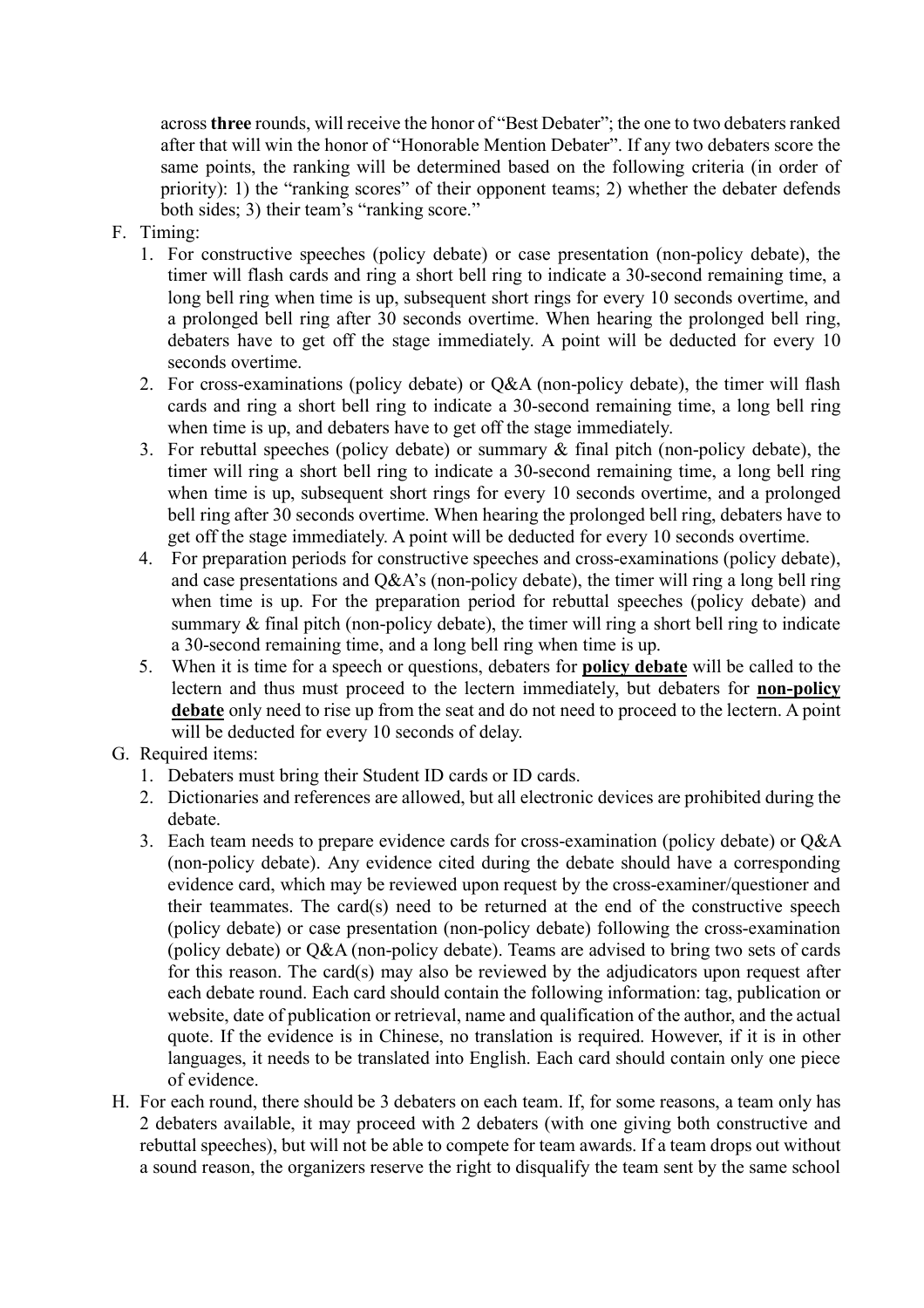from the tournament next year.

- I. For **policy debate**, the debater on stage is not allowed to discuss with his/her teammates at all times; but during cross-examination periods, cross-examinees can take the needed evidence from their teammates to facilitate the cross-examination. For **non-policy debat**e, debaters can help their teammates at all times as long as it is done in an orderly and unobstructive fashion. All teams/debaters must not behave disrespectfully toward others, or the adjudication committee may invalidate their claim to any prize. The vacancy will be filled by the next ranked team/debater.
- III. Onsite Code of Conduct
	- A. The rooms will not have microphones.
	- B. Debaters can use their cell phone as a timing device during the debate.
	- C. Eating and drinking are prohibited in the classroom.
	- D. Doors will be shut right after the competition begins. Any entry is forbidden except for staff members and coordinators of the organizer.
	- E. In order not to disturb the speaker, chatting and walking around in the classroom are not allowed during the debate. Please make sure your cell phone is turned off as well.
	- F. Clapping is not allowed during the debate.
	- G. Members in the audience are not allowed to talk to debaters in the front, nor are they allowed to pass over any information or materials.
	- H. If you want to record or take photos, please set up your device before the debate begins. Flash is prohibited.
	- I. Participating schools will be notified of the classrooms for debate matches once the information becomes available.
- IV. Dress Code and Identity Check

Debaters should be dressed in formal attire that is not their school uniforms and shall bring with them their student ID cards.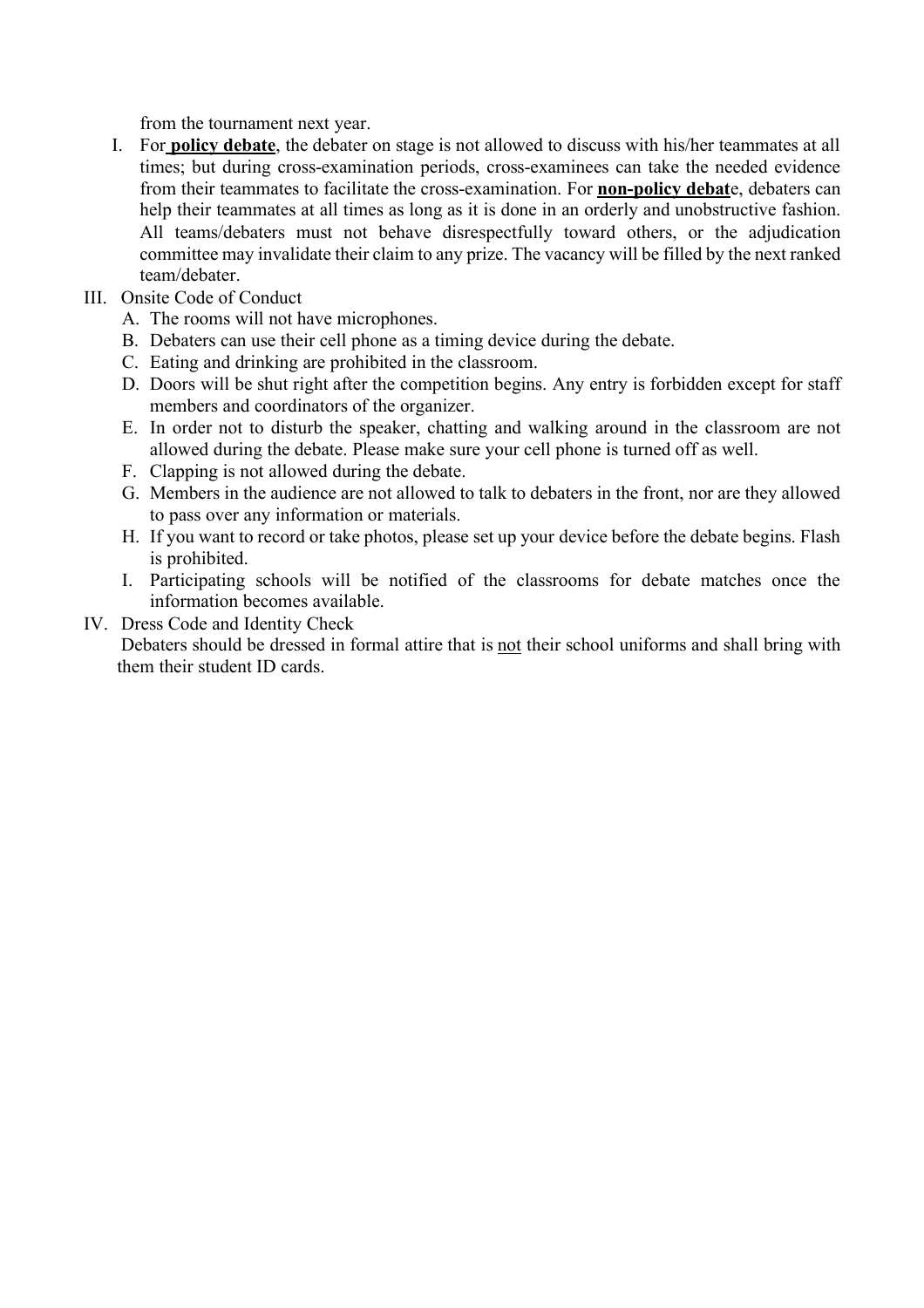## 附件三:「全國高中英語辯論比賽區域賽與全國賽」比賽評分表

**National High School English Debate Tournament Ballot Sheet Policy Debate**

|                             | <b>Constructive Speeches (5 minutes)</b> |                                      |                |                |    |  |  |  |
|-----------------------------|------------------------------------------|--------------------------------------|----------------|----------------|----|--|--|--|
|                             |                                          | 1A                                   | 1 <sub>N</sub> | 2A             | 2N |  |  |  |
| <b>Evidence &amp; Logic</b> | /20                                      |                                      |                |                |    |  |  |  |
| Language                    | /10                                      |                                      |                |                |    |  |  |  |
| <b>Delivery</b>             | /10                                      |                                      |                |                |    |  |  |  |
| <b>Subtotal</b>             | /40                                      |                                      |                |                |    |  |  |  |
|                             |                                          | <b>Cross Examination (3 minutes)</b> |                |                |    |  |  |  |
|                             |                                          | 2N                                   | 1A             | 1 <sub>N</sub> | 2A |  |  |  |
| Relevance                   | /10                                      |                                      |                |                |    |  |  |  |
| <b>Strategy</b>             | /5                                       |                                      |                |                |    |  |  |  |
| <b>Delivery</b>             | /5                                       |                                      |                |                |    |  |  |  |
| <b>Subtotal</b>             | /20                                      |                                      |                |                |    |  |  |  |
|                             |                                          | <b>Response to Cross Examination</b> |                |                |    |  |  |  |
|                             |                                          | 1A                                   | 1 <sub>N</sub> | 2A             | 2N |  |  |  |
| Relevance                   | /10                                      |                                      |                |                |    |  |  |  |
| <b>Strategy</b>             | /5                                       |                                      |                |                |    |  |  |  |
| <b>Delivery</b>             | /5                                       |                                      |                |                |    |  |  |  |
| <b>Subtotal</b>             | /20                                      |                                      |                |                |    |  |  |  |
|                             |                                          | <b>5-Minute Prep Time</b>            |                |                |    |  |  |  |
|                             |                                          | <b>Rebuttal (5 minutes)</b>          |                |                |    |  |  |  |
|                             |                                          | 3N                                   | 3A             |                |    |  |  |  |
| <b>Evidence &amp; Logic</b> | $\sqrt{20}$                              |                                      |                |                |    |  |  |  |
| Language                    | /10                                      |                                      |                |                |    |  |  |  |
| <b>Delivery</b>             | /10                                      |                                      |                |                |    |  |  |  |
| <b>Subtotal</b>             | /40                                      |                                      |                |                |    |  |  |  |
|                             |                                          |                                      |                |                |    |  |  |  |

| <b>Individual Debater Total</b> |             |  |    |           |  |    |                |
|---------------------------------|-------------|--|----|-----------|--|----|----------------|
|                                 |             |  | 2Α | <b>3A</b> |  | 2N | 3 <sub>N</sub> |
| <b>Constructive Speech</b>      | /40         |  |    |           |  |    |                |
| <b>Cross Exam</b>               | /20         |  |    |           |  |    |                |
| <b>Response</b>                 | $\sqrt{20}$ |  |    |           |  |    |                |
| <b>Rebuttal</b>                 | /40         |  |    |           |  |    |                |
| <b>Total</b>                    |             |  |    |           |  |    |                |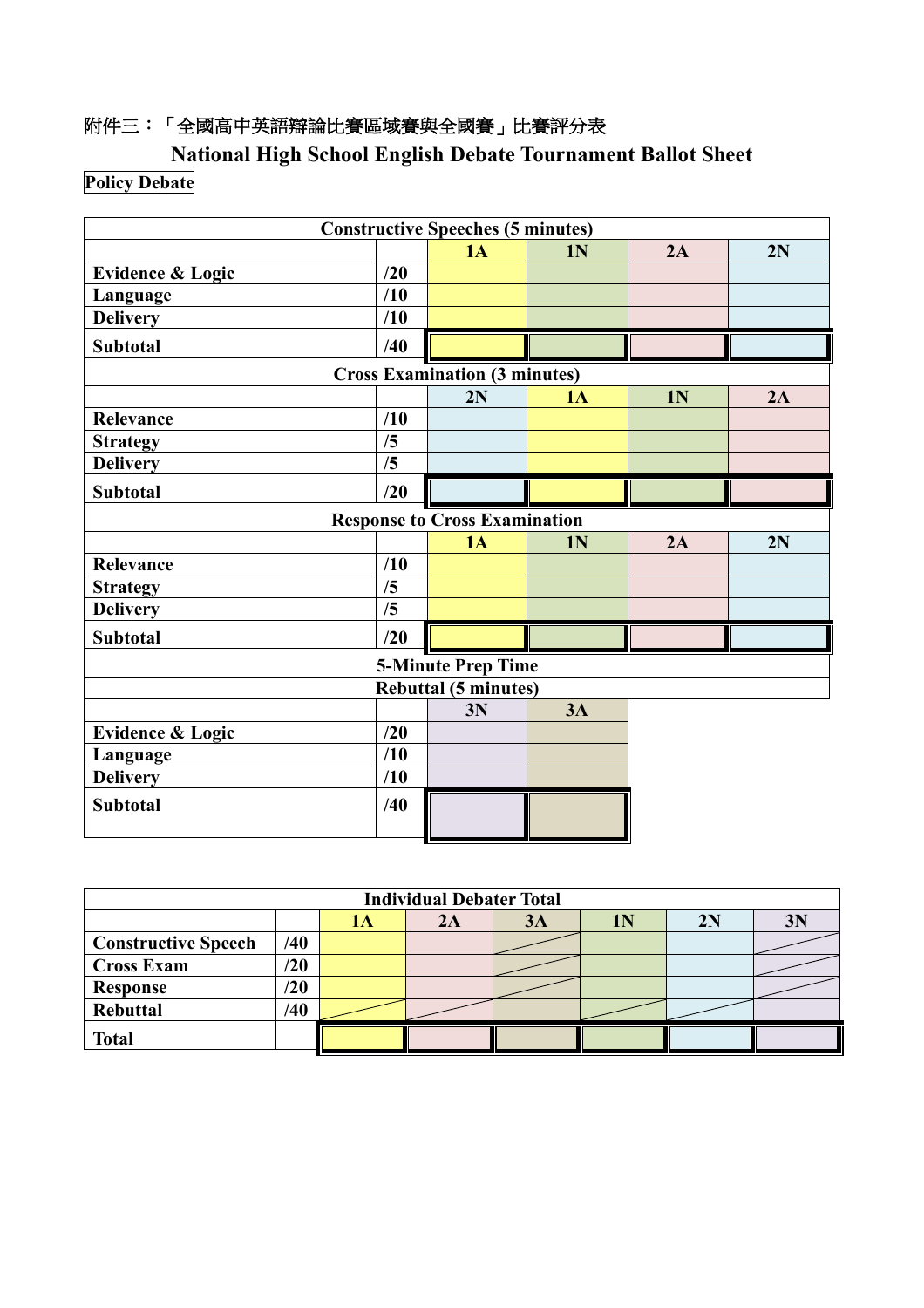**Affirmative: Negative:** 

|                            | <b>Constructive Speeches</b><br>(5 minutes) Notes and Comments |        |                                                         |        |                                           |        |                  |  |
|----------------------------|----------------------------------------------------------------|--------|---------------------------------------------------------|--------|-------------------------------------------|--------|------------------|--|
|                            |                                                                |        |                                                         |        |                                           |        |                  |  |
|                            | 1A                                                             |        | 1N                                                      |        | 2A                                        |        | 2N               |  |
| $\Box$                     | Defines terms in                                               | $\Box$ | Refutes 1A                                              | □      | Clashes with 1N                           | $\Box$ | Shows how plan   |  |
|                            | resolution                                                     |        | definitions and                                         |        | contentions                               |        | won't work       |  |
| □                          | States need for                                                |        | need for change                                         | $\Box$ | Explains                                  | $\Box$ | Maintains status |  |
|                            | change                                                         | □      | Shows why status                                        |        | workable plan in                          |        | quo OR           |  |
| □                          | Introduces a plan                                              |        | quo is acceptable                                       |        | detail                                    | $\Box$ | Offers           |  |
|                            |                                                                |        | <b>OR</b>                                               | □      | Plan has solvency                         |        | alternatives     |  |
|                            |                                                                | □      | Offers                                                  |        |                                           |        |                  |  |
|                            |                                                                |        | alternatives                                            |        |                                           |        |                  |  |
|                            |                                                                |        | <b>Cross Examination (3 minutes) Notes and Comments</b> |        |                                           |        |                  |  |
|                            | 2N                                                             |        | <b>1A</b>                                               |        | 1 <sub>N</sub>                            |        | 2A               |  |
| $\Box$                     | Controls time                                                  | $\Box$ | Controls time                                           | □      | Controls time                             | $\Box$ | Controls time    |  |
| $\Box$                     | Asks relevant                                                  | $\Box$ | Asks relevant                                           | $\Box$ | Asks relevant                             | $\Box$ | Asks relevant    |  |
|                            | questions                                                      |        | questions                                               |        | questions                                 |        | questions        |  |
|                            |                                                                |        | <b>Response to Cross Examination Notes and Comments</b> |        |                                           |        |                  |  |
|                            | 1A                                                             |        | 1 <sub>N</sub>                                          |        | 2A                                        |        | 2N               |  |
| $\Box$                     | Cooperates in                                                  | □      | Cooperates in                                           | $\Box$ | Cooperates in                             | $\Box$ | Cooperates in    |  |
|                            | answering                                                      |        | answering                                               |        | answering                                 |        | answering        |  |
|                            | questions                                                      |        | questions                                               |        | questions                                 |        | questions        |  |
| □                          | Responds to                                                    | □      | Responds to                                             | ◻      | Responds to                               | □      | Responds to      |  |
|                            | questions                                                      |        | questions                                               |        | questions                                 |        | questions        |  |
|                            | tactfully and                                                  |        | tactfully and                                           |        | tactfully and                             |        | tactfully and    |  |
|                            | quick-wittedly                                                 |        | quick-wittedly                                          |        | quick-wittedly                            |        | quick-wittedly   |  |
|                            |                                                                |        | <b>Rebuttal (5 minutes) Notes and Comments</b>          |        |                                           |        |                  |  |
|                            |                                                                | 3N     |                                                         |        |                                           | 3A     |                  |  |
| $\Box$                     | Sums up position                                               |        |                                                         | □      | Sums up position                          |        |                  |  |
| $\Box$                     | Defends against any attacks from                               |        |                                                         | $\Box$ | Defends against any attacks from negative |        |                  |  |
|                            | affirmative                                                    |        |                                                         | □      | Explains why their team should win        |        |                  |  |
| □                          | Explains why their team should win                             |        |                                                         | $\Box$ | No new arguments                          |        |                  |  |
| $\Box$<br>No new arguments |                                                                |        |                                                         |        |                                           |        |                  |  |

|                      | <b>ffirmative</b> | <b>Negative</b> |
|----------------------|-------------------|-----------------|
| Debate Team<br>Total | 200               | 200             |

**Judge's Signature: \_\_\_\_\_\_\_\_\_\_\_\_\_\_\_\_\_\_\_\_**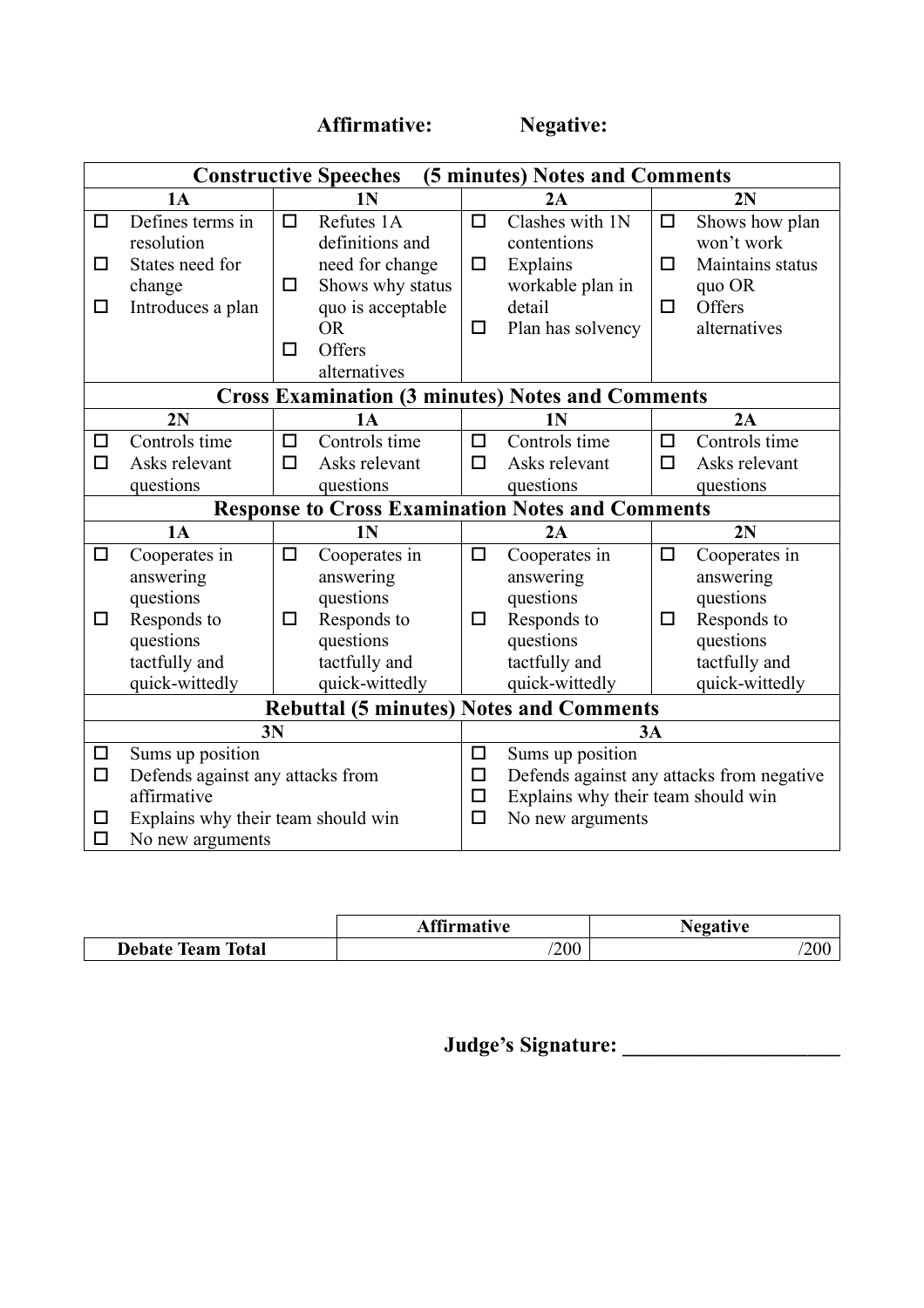# **Non-policy Debate**

| <b>Case Presentation</b>         |             |     |               |    |                 |    |    |    |               |  |
|----------------------------------|-------------|-----|---------------|----|-----------------|----|----|----|---------------|--|
|                                  |             |     | $\mathbf{A1}$ |    | N1              |    | A2 |    | N2            |  |
| Logic & Evidence                 | /20         |     |               |    |                 |    |    |    |               |  |
| Language                         | /10         |     |               |    |                 |    |    |    |               |  |
| Delivery                         | /5          |     |               |    |                 |    |    |    |               |  |
| Team Work                        | /5          |     |               |    |                 |    |    |    |               |  |
| <b>Subtotal</b>                  | $\sqrt{40}$ |     |               |    |                 |    |    |    |               |  |
|                                  |             |     |               |    | Q & A-Questions |    |    |    |               |  |
|                                  |             | N1  | N2            | A2 | A1              | N2 | N1 | A1 | A2            |  |
| Relevance                        | /10         |     |               |    |                 |    |    |    |               |  |
| Strategy                         | /10         |     |               |    |                 |    |    |    |               |  |
| Delivery                         | /5          |     |               |    |                 |    |    |    |               |  |
| Team Work                        | /5          |     |               |    |                 |    |    |    |               |  |
| <b>Subtotal</b>                  | /30         |     |               |    |                 |    |    |    |               |  |
|                                  |             |     |               |    | Q & A-Answers   |    |    |    |               |  |
|                                  |             |     | A1            |    | N1              |    | A2 |    | N2            |  |
| Relevance                        | /10         |     |               |    |                 |    |    |    |               |  |
| Strategy                         | /10         |     |               |    |                 |    |    |    |               |  |
| Delivery                         | /5          |     |               |    |                 |    |    |    |               |  |
| Team Work                        | /5          |     |               |    |                 |    |    |    |               |  |
| <b>Subtotal</b>                  | /30         |     |               |    |                 |    |    |    |               |  |
| <b>Summary &amp; Final Pitch</b> |             |     |               |    |                 |    |    |    |               |  |
|                                  |             |     | N2            |    | A2              | N1 |    |    | $\mathbf{A1}$ |  |
| Logic & Reasoning                |             | /20 |               |    |                 |    |    |    |               |  |
| Recap & Organization             |             | /10 |               |    |                 |    |    |    |               |  |
| Delivery<br>/5                   |             |     |               |    |                 |    |    |    |               |  |
| Team Work                        | /5          |     |               |    |                 |    |    |    |               |  |
| <b>Subtotal</b>                  |             | /40 |               |    |                 |    |    |    |               |  |

| <b>Team Total</b>                     |     |    |                |    |    |  |  |  |
|---------------------------------------|-----|----|----------------|----|----|--|--|--|
|                                       |     | A. | A <sub>2</sub> | N1 | N2 |  |  |  |
| Case Presentation                     | 40  |    |                |    |    |  |  |  |
| $Q & A \rightarrow Q$ uestions        | 60  |    |                |    |    |  |  |  |
| $Q & A$ —Answers                      | 30  |    |                |    |    |  |  |  |
| Summary & Final Pitch                 | 40  |    |                |    |    |  |  |  |
| <b>Total</b>                          | 170 |    |                |    |    |  |  |  |
| Affirmative Total:<br>Negative Total: |     |    |                |    |    |  |  |  |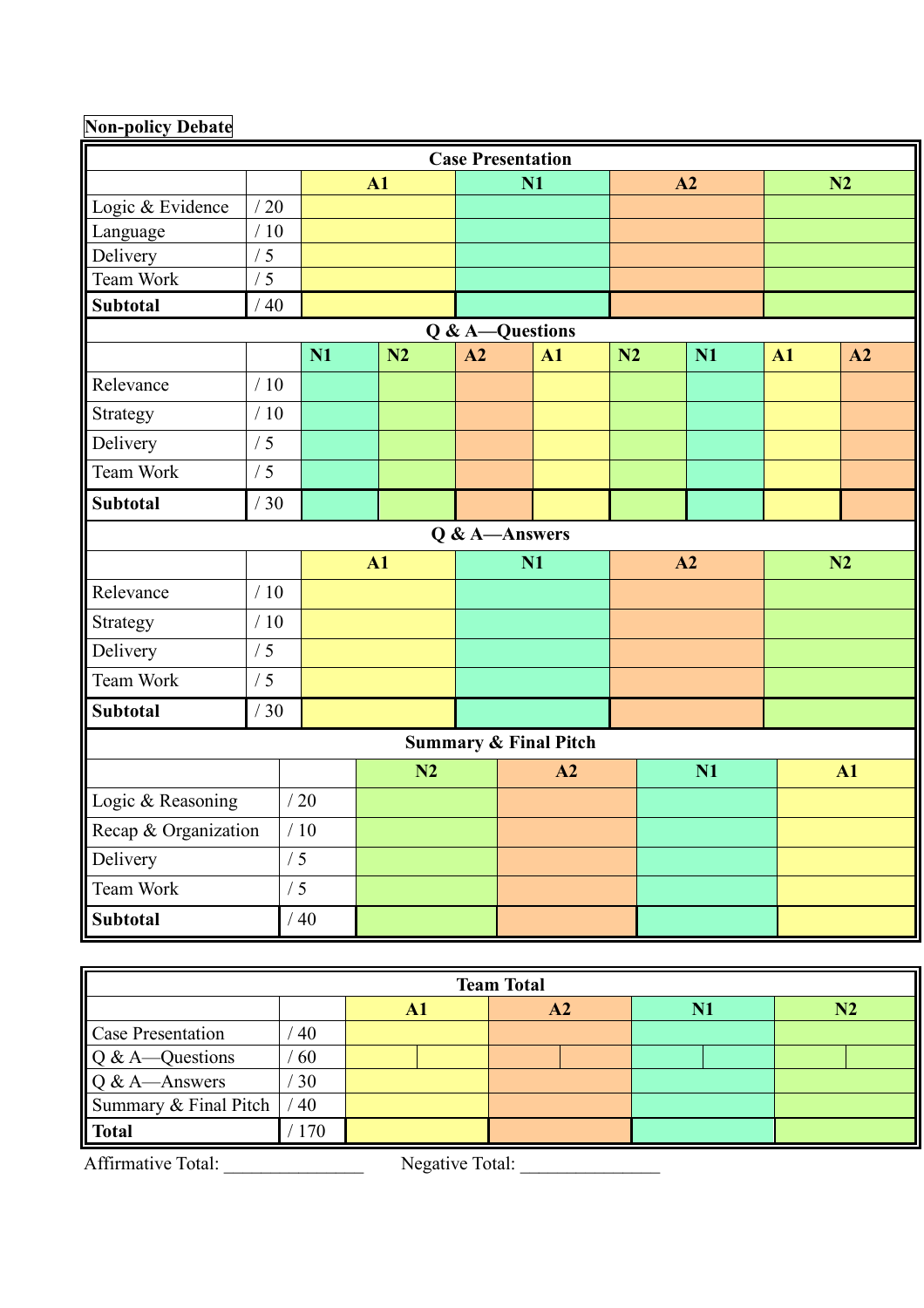| <b>Case Presentation</b> |                                  |                  |                                  |                   |                |                   |                   |               |                   |  |
|--------------------------|----------------------------------|------------------|----------------------------------|-------------------|----------------|-------------------|-------------------|---------------|-------------------|--|
| A1                       |                                  | N1               | A2                               |                   |                |                   | N2                |               |                   |  |
|                          | Define terms in                  | Challenge terms  |                                  | Refute arguments  |                | Refute arguments  |                   |               |                   |  |
| resolution               |                                  | in resolution    |                                  |                   | from $N1$ &    |                   | from $A2/A1 \&$   |               |                   |  |
| Present                  |                                  |                  | Refute arguments                 |                   | rebuild        |                   |                   | rebuild       |                   |  |
| appropriate              |                                  | from A1          |                                  |                   |                | arguments from    |                   |               | arguments from    |  |
| number of                |                                  | Present          |                                  |                   | A1             |                   |                   | N1            |                   |  |
| arguments                |                                  | appropriate      |                                  |                   | Present other  |                   |                   | Present other |                   |  |
| Support                  |                                  | number of        |                                  |                   | arguments      |                   |                   | arguments     |                   |  |
|                          | arguments with                   | arguments        |                                  |                   | Support        |                   |                   | Support       |                   |  |
| logic and                |                                  | Support          |                                  |                   |                | arguments with    |                   |               | arguments with    |  |
| evidence                 |                                  |                  | arguments with                   |                   | logic and      |                   |                   | logic and     |                   |  |
|                          |                                  | logic and        |                                  |                   | evidence       |                   |                   | evidence      |                   |  |
|                          |                                  | evidence         |                                  |                   |                |                   |                   |               |                   |  |
|                          |                                  |                  | Q & A-Questions                  |                   |                |                   |                   |               |                   |  |
| N1                       | N2                               | A2               | $\mathbf{A1}$                    |                   | N2             | N1                |                   | $\mathbf{A1}$ | A2                |  |
|                          | Ask questions to                 |                  | Ask questions to                 |                   |                | Ask questions to  |                   |               | Ask questions to  |  |
| clarify                  |                                  | clarify          |                                  |                   | clarify        |                   |                   | clarify       |                   |  |
|                          | Use questions to                 | Use questions to |                                  | Use questions to  |                | Use questions to  |                   |               |                   |  |
|                          | expose flaws in                  |                  | expose flaws in                  |                   |                | expose flaws in   | expose flaws in   |               |                   |  |
|                          | opponent's case                  | opponent's case  |                                  | opponent's case   |                | opponent's case   |                   |               |                   |  |
| Capitalize on            |                                  |                  | Capitalize on                    |                   | Capitalize on  |                   |                   | Capitalize on |                   |  |
|                          | questions asked                  | questions asked  |                                  | questions asked   |                | questions asked   |                   |               |                   |  |
|                          | by the previous                  |                  | by the previous                  | by the previous   |                |                   | by the previous   |               |                   |  |
| teams                    |                                  | teams            |                                  |                   | team           |                   |                   | teams         |                   |  |
| Control time             |                                  |                  | Control time                     |                   | Control time   |                   |                   | Control time  |                   |  |
|                          |                                  |                  | Q & A-Answers                    |                   |                |                   |                   |               |                   |  |
| A1                       |                                  |                  | N1                               |                   | A2             |                   |                   | N2            |                   |  |
|                          | Provide pertinent                |                  | Provide pertinent                | Provide pertinent |                | Provide pertinent |                   |               |                   |  |
| answers                  |                                  | answers          |                                  | answers           |                | answers           |                   |               |                   |  |
| Respond with             |                                  |                  | Respond with tact                |                   |                | Respond with tact | Respond with tact |               |                   |  |
|                          | tact and quick-wit               |                  | and quick-wit                    |                   |                | and quick-wit     |                   | and quick-wit |                   |  |
|                          |                                  |                  | <b>Summary &amp; Final Pitch</b> |                   |                |                   |                   |               |                   |  |
|                          | N2                               |                  | A2                               |                   | N <sub>1</sub> |                   |                   | $\mathbf{A1}$ |                   |  |
|                          | Organize & recap                 |                  | Organize & recap                 | Finish            |                | Finish            |                   |               |                   |  |
|                          | arguments from<br>arguments from |                  | summarizing                      |                   |                |                   | summarizing       |               |                   |  |
| both sides               |                                  | both sides       |                                  |                   |                | arguments from    |                   |               | arguments from    |  |
|                          | State reasons why                |                  | State reasons why                |                   | both sides     |                   |                   | both sides    |                   |  |
|                          | the negative case                |                  | the affirmative                  |                   | (reword N2's   |                   |                   | (reword A2's  |                   |  |
| sustains                 |                                  |                  | case sustains                    |                   | summary if     |                   |                   | summary if    |                   |  |
|                          |                                  |                  |                                  |                   | necessary)     |                   |                   | necessary)    |                   |  |
|                          |                                  |                  |                                  |                   |                | State reasons why |                   |               | State reasons why |  |
|                          |                                  |                  |                                  |                   |                | the negative case |                   |               | the affirmative   |  |
|                          |                                  |                  |                                  |                   | sustains       |                   |                   | case sustains |                   |  |